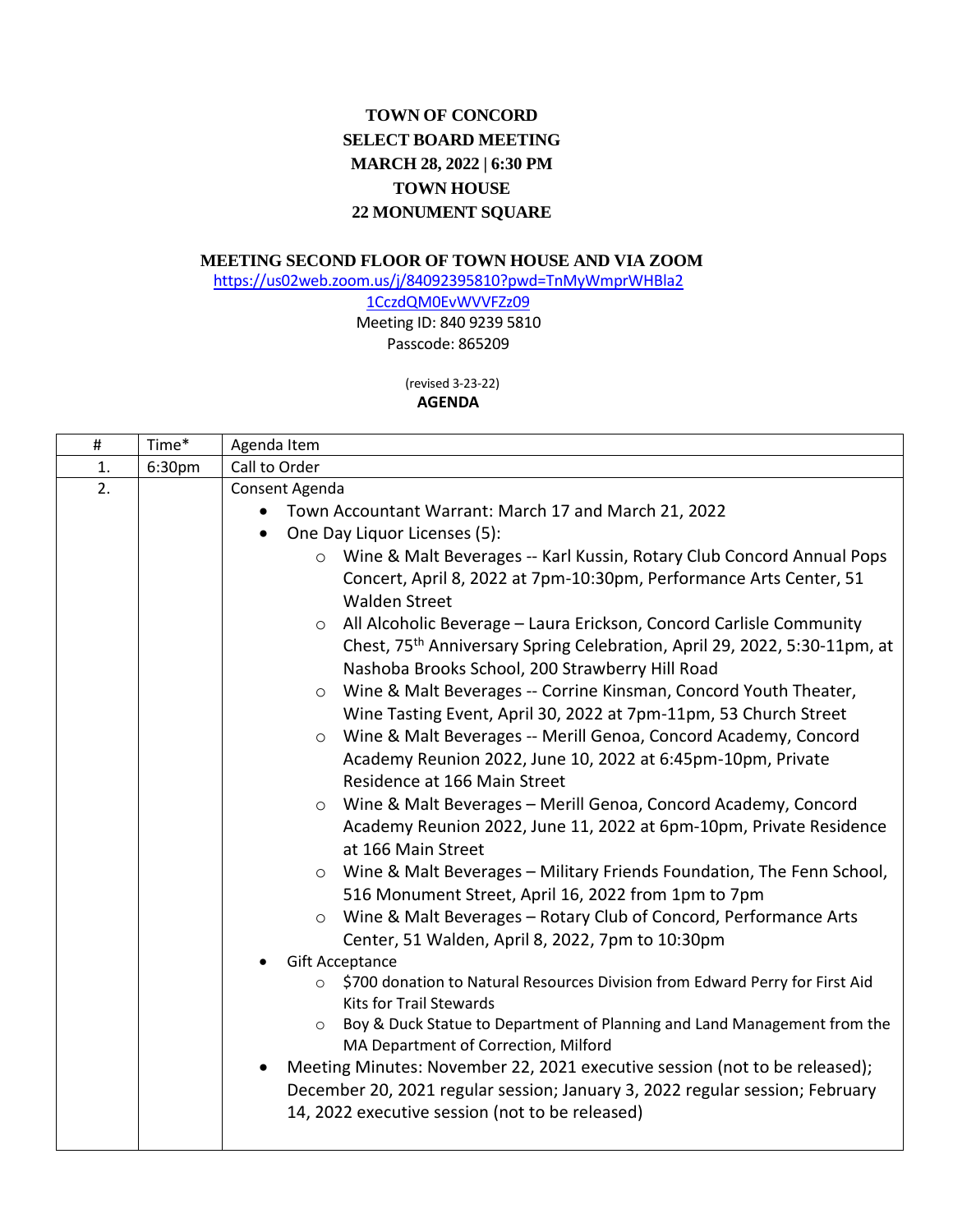| 3.  |        | Town Manager's report                                                                                                                                                                                                                                                                          |
|-----|--------|------------------------------------------------------------------------------------------------------------------------------------------------------------------------------------------------------------------------------------------------------------------------------------------------|
| 4.  |        | Chair's remarks                                                                                                                                                                                                                                                                                |
| 5.  | 6:45pm | Meet with Concord Independent Battery and Authorize firing for Patriot's Day, April 18, 2022                                                                                                                                                                                                   |
| 6.  | 7:00pm | 250 <sup>th</sup> Update                                                                                                                                                                                                                                                                       |
| 7.  | 7:15pm | State Zoning Act -- MBTA Communities Requirement for Multi-family Housing Zoning                                                                                                                                                                                                               |
| 8.  | 7:45pm | <b>Battle Road discussion</b>                                                                                                                                                                                                                                                                  |
| 9.  | 8:00pm | Discuss Town Meeting and consent calendar with Moderator, Carmin Reiss                                                                                                                                                                                                                         |
| 10. |        | Discussion: Article 23, Kate Kavanaugh, Petitioner                                                                                                                                                                                                                                             |
| 11. |        | Discussion: Article 37, Joseph Stein, Petitioner                                                                                                                                                                                                                                               |
| 12. | 8:30pm | Take Position on Town Meeting Articles #2, 9, 10, 22, 23, 24, 25, 26, 29, 30, 36, 37, 38, 39, 40,<br>41, 42, 43, 44, 45, 46, 47                                                                                                                                                                |
| 13. |        | <b>Committee Nominations:</b><br>1. James Bartlett Littlefield, 523 Bedford Street, to the Board of Registrars<br>Ha Richmond, 144 Nashoba Road, to the Cultural Council<br>2.                                                                                                                 |
| 14. |        | Committee Appointments:<br>1. Elizabeth Cobbs, 31 Pond View Lane, to the Personnel Board<br>2. Daniel Drazen, 197 Belknap Street, to the Concord Housing Development Corporation<br>(CHDC)<br>3. Nancy M. Crowley, 5 Concord Greene #7, to the Public Ceremonies and Celebrations<br>Committee |
| 15. |        | Miscellaneous Correspondence                                                                                                                                                                                                                                                                   |
| 16. |        | <b>Public Comment</b>                                                                                                                                                                                                                                                                          |
| 17. | 9:30pm | Adjourn                                                                                                                                                                                                                                                                                        |

*\*Times are approximate and subject to change*

| <b>Current Board and Committee Vacancies</b>          |
|-------------------------------------------------------|
| <b>Board of Health</b>                                |
| Concord 2025 Executive Committee                      |
| Concord Housing Development Corporation (CHDC)        |
| Concord Local Cultural Council                        |
| <b>Conservation Restriction Stewardship Committee</b> |
| Council on Aging                                      |
| <b>Cultural Council</b>                               |
| <b>Historic Districts Commission</b>                  |
| Library Board                                         |
| <b>Natural Resources Commission</b>                   |
| Personnel Board                                       |
| Planning Board                                        |
| <b>Public Ceremonies and Celebrations Committee</b>   |
| <b>Tax Fairness Committee</b>                         |
|                                                       |